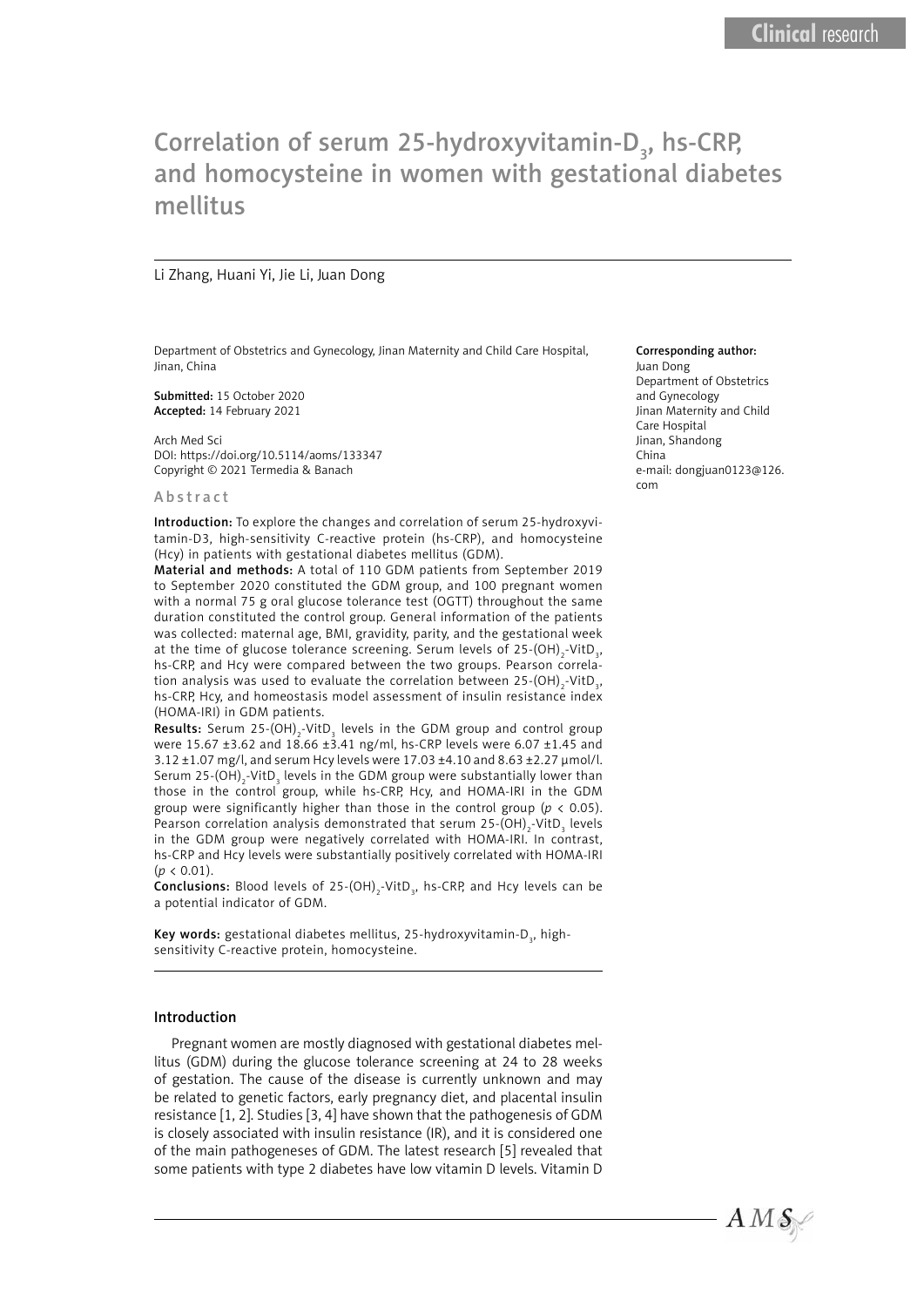deficiency can affect insulin sensitivity by affecting the incidence of type 2 diabetes through immunological mechanisms.  $25$ -hydroxyvitamin-D<sub>3</sub>  $(25\text{-}({\sf OH})_{2}\text{-}~{\sf VitD}_{3})$  is related to the decrease in overall insulin secretion and can be used as an indicator for early assessment of the vitamin D status of pregnant women [6–8]. Additionally, studies have demonstrated that inflammatory factors such as serum hypersensitive C-reactive protein (hs-CRP) and homocysteine (Hcy) are associated with the occurrence and development of type 2 diabetes [9–11]. This study aims to compare the differences in serum 25-(OH)<sub>2</sub>-VitD<sub>3</sub>, hs-CRP, and Hcy levels between pregnant women with GDM and pregnant women with normal glucose tolerance, explore the correlation between the levels of 25-(OH)<sub>2</sub>-VitD<sub>3</sub>, hs-CRP, and Hcy and the pathogenesis of GDM, and clarify the specific roles of 25-(OH)<sub>2</sub>-VitD<sub>3</sub>, hs-CRP, and Hcy in GDM, providing new ideas for GDM diagnosis and treatment.

## Material and methods

#### General information

One hundred ten pregnant women with GDM from September 2019 to September 2020 comprised the GDM group, and 100 pregnant women with a normal 75 g oral glucose tolerance test (OGTT). throughout the same duration comprised the control group. General information of the patients, such as the age of pregnant women, gestational weeks at the time of glucose tolerance screening, body mass index (BMI) value, gravidity, and parity, was collected. The ethics committee of Jinan Maternity and Child Care Hospital approved this study.

#### Inclusion criteria

GDM group: (1) comply with the definition of GDM in the Guidelines for the Diagnosis and Treatment of Diabetes Mellitus in Pregnancy (2014) [12]: patients met 2 of the following indicators in the results of the 75 g OGTT at 24 to 28 weeks of pregnancy: fasting plasma glucose (FPG)  $\geq$  5.6 mmol/l, 1 h postprandial plasma glucose  $(1 hPG) \ge 10.3 mmol/l$ , 2 hPG  $\geq$  8.6 mmol/l and 3 hPG  $\geq$  6.7 mmol/l: (2) GDM was diagnosed for the first time without targeted intervention; (3) cognitive function was normal; (4) signed the informed consent.

Control group: (1) all inspection results were within the normal range; (2) no history of GDM; (3) singleton pregnancy; (4) signed the informed consent.

# Exclusion criteria

Exclusion criteria: (1) patients with severe pregnancy complications such as hypertension during

pregnancy; (2) patients with systemic infectious diseases; (3) patients with liver and kidney diseases that can cause fundamental lipid metabolism abnormalities; (4) patients with severe gastrointestinal dysfunction, leading to abnormal metabolism of basic vitamin  $D_3$ .

#### Indicators and methods of detection

The levels of serum  $25\text{-}(OH)_{2}\text{-}VitD_{3}$ , hs-CRP, Hcy, and homeostasis model assessment of insulin resistance index (HOMA-IRI) were compared between two groups, and the correlations between serum 25- $(OH)_2$ -VitD<sub>3</sub>, hs-CRP, Hcy, and HOMA-IRI in GDM patients were analyzed.

Three milliliters of cubital venous blood was collected after fasting for 8 h in both groups. Centrifuged after standing, the upper serum samples were collected for testing, using the ELISA method (American Radu RT-6000 enzyme label instrument) to determine the serum 25-(OH)<sub>2</sub>-VitD<sub>3</sub> level, and the relevant procedures were carried out in strict accordance with the instructions of the kit (Shanghai Hengyuan Biotechnology Co., Ltd.). Serum hs-CRP and Hcy levels were determined by fluorescence polarization immunoassay and immunoturbidimetry respectively, and the procedures were performed in strict accordance with the kit instructions (Shanghai Hengyuan Biotechnology Co., Ltd.). The fasting insulin (FINS) level was measured using the Beckman Coulter (China) UniCelDxI800 automatic chemiluminescence immunoassay analyzer, and the HOMA-IRI was calculated by the formula HOMA-IRI = FINS  $\times$  FPG/22.5.

#### Statistical analysis

The SPSS Statistics package (version 26.0; IBM Corp., Armonk, NY) was used for all statistical analyses. All continuous variables data following data normal distribution were shown as the mean ± standard deviation. Statistical differences between the two sample means were assessed by the *t*-test for continuous variables, and the correlation analysis was performed by Person correlation analysis. All continuous variables' data not following a normal distribution are expressed as median,  $25<sup>th</sup>$  percentile, and  $75<sup>th</sup>$  percentile. The Mann-Whitney *U* test was used for comparison between two groups, and the correlation analysis were assessed by Spearman correlation analysis. A value of *p* < 0.05 was considered statistically significant.

#### Results

## General clinical data

Overall 210 patients were included in this study, comprising 110 cases in the GDM group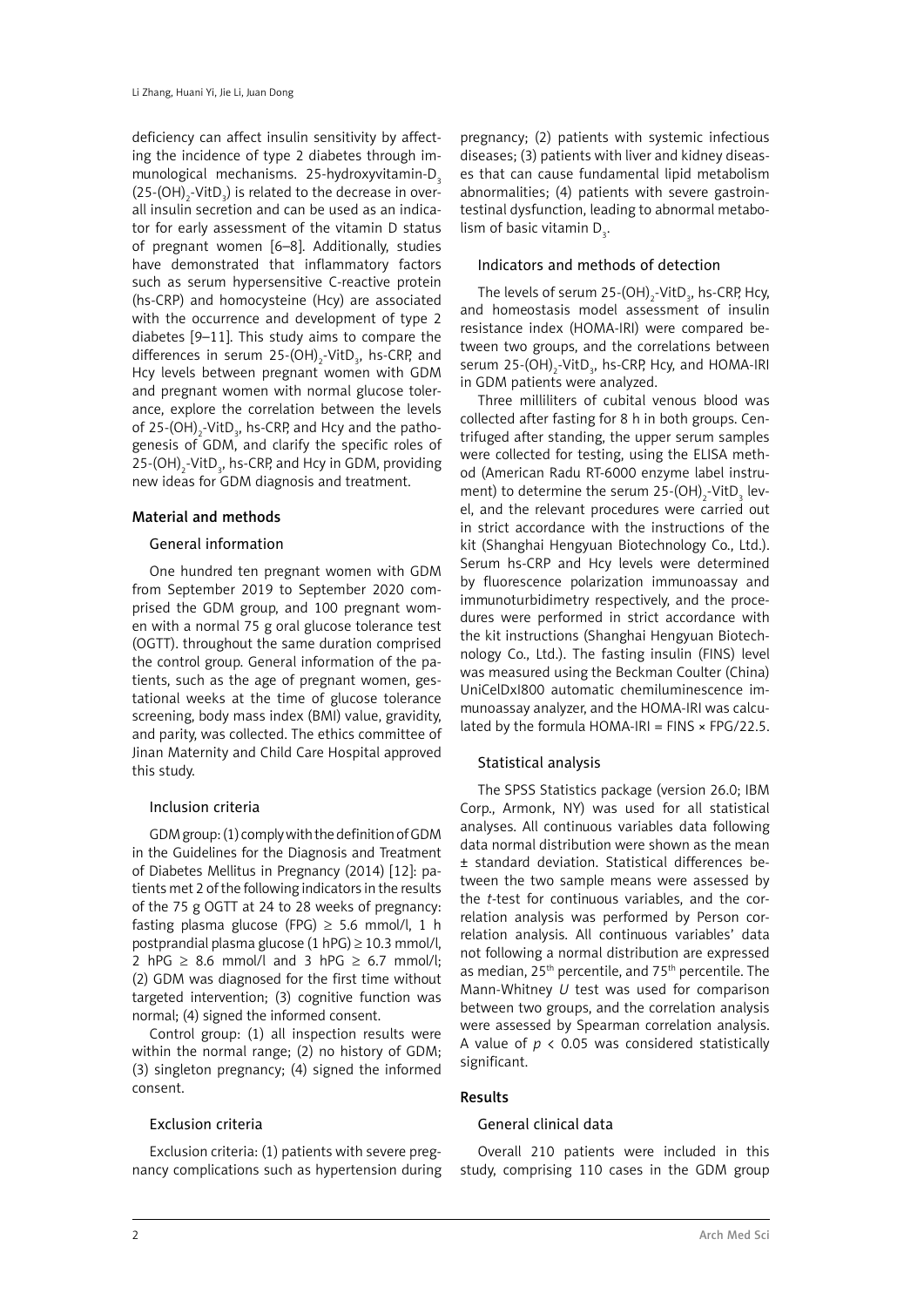and 100 cases in the control group. There were no significant differences between the two groups in maternal age, BMI, gravidity, parity, and the gestational weeks at the time of glucose tolerance screening (*p* > 0.05). The general clinical information of the patients is provided in Table I.

# Comparison of 25-(OH)<sub>2</sub>-VitD<sub>3</sub>, hs-CRP, Hcy levels, and HOMA-IRI

Serum 25-(OH) $_2$ -VitD $_3$  levels in the GDM group and control group were 15.67 ±3.62 ng/ml and 18.66 ±3.41 ng/ml, hs-CRP levels were 6.07 ±1.45 and 3.12 ±1.07 mg/l, and serum Hcy levels were 17.03 ±4.10 and 8.63 ±2.27 µmol/l. There were 42 cases of vitamin D deficiency in the GDM group, and the incidence of vitamin D insufficiency was 38.18% (42/110). There were 14 cases of vitamin D deficiency in the control group, and the incidence of vitamin D insufficiency was 14% (14/100). Between the two groups of subjects, serum 25-(OH) $_2$ -VitD<sub>3</sub> levels in the GDM group were significantly lower than those in the control group. In contrast, hs-CRP, Hcy, and HOMA-IRI in the GDM group were substantially higher than those in the control group ( $p < 0.05$ ) (Table II).

# Correlation analysis of 25-(OH)<sub>2</sub>-VitD<sub>3</sub>, hs-CRP, Hcy levels, and HOMA-IRI

Pearson correlation analysis revealed that serum 25- $(OH)_{2}$ -VitD<sub>3</sub> levels in the GDM group were negatively correlated with HOMA-IRI (*r* = –0.717, *p* < 0.05) (Figure 1), and hs-CRP levels were strongly positively correlated with HOMA-IRI (*r* = 0.781,  $p \lt 0.01$ ) (Figure 2). There was a strong positive correlation between Hcy levels and HOMA-IRI (*r* = 0.790, *p* < 0.01) (Figure 3).

#### Discussion

At present, the pathogenesis of GDM is still unclear [13]. High insulin levels during pregnancy are one of the signs of IR. Changes in secretion and

Table I. Comparison of general clinical data between the two groups (mean ± SD, *n*)

| Group         | Cases | Age              | Gestational weeks at the<br>time of glucose tolerance<br>screening | BMI $(kg/m2)$    | Gravidity     | Parity          |
|---------------|-------|------------------|--------------------------------------------------------------------|------------------|---------------|-----------------|
| GDM group     | 110   | $29.74 \pm 5.19$ | $25.19 + 2.05$                                                     | $25.71 \pm 3.84$ | $2.54 + 0.48$ | $0.73 \pm 0.12$ |
| Control group | 100   | $29.84 \pm 6.07$ | $25.28 + 2.17$                                                     | $25.69 + 3.74$   | $2.61 + 0.45$ | $0.75 + 0.18$   |
| Value of p    |       | 0.897            | 0.758                                                              | 0.969            | 0.278         | 0.341           |

*BMI – body mass index, GDM – gestational diabetes mellitus.*

**Table II.** Comparison of serum 25-(OH) $_2$ -VitD $_3$ , hs-CRP, Hcy levels, and HOMA-IRI between the two groups (mean ± SD)

| Group         | Cases | 25-(OH) <sub>2</sub> -VitD <sub>3</sub><br>(ng/ml) | hs-CRP (mg/l) | Hcy (µmol/l)   | <b>HOMA-IRI</b> |
|---------------|-------|----------------------------------------------------|---------------|----------------|-----------------|
| GDM group     | 110   | $15.67 \pm 3.62$                                   | $6.07 + 1.45$ | $17.03 + 4.10$ | $3.67 + 1.12$   |
| Control group | 100   | $18.66 \pm 3.41$                                   | $3.12 + 1.07$ | $8.63 + 2.27$  | $2.47 \pm 1.07$ |
| Value of t    |       | 6.142                                              | $-19.968$     | $-18.570$      | $-7.963$        |
| Value of p    |       | & 0.01                                             | & 0.01        | & 0.01         | & 0.05          |

*hs-CRP – high-sensitivity C-reactive protein, Hcy – homocysteine, HOMA-IRI – homeostasis model assessment of insulin resistance index, GDM – gestational diabetes mellitus.*



**Figure 1.** Scatter diagram of 25-(OH)<sub>2</sub>-VitD<sub>3</sub> and HOMA-IRI



Figure 2. Scatter diagram of hs-CRP and HOMA-IRI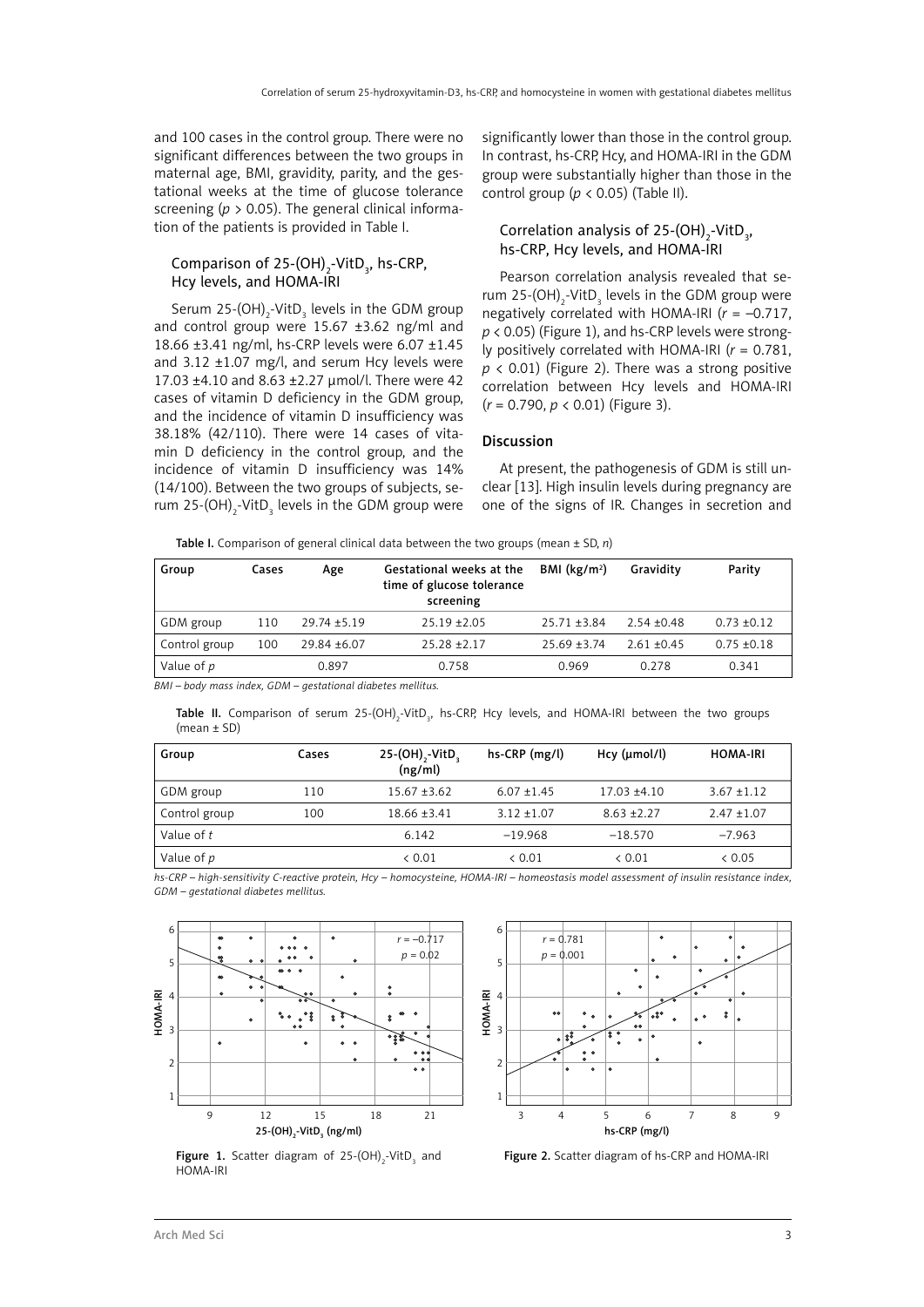

Figure 3. Scatter diagram of Hcy and HOMA-IRI

metabolism of GDM patients during pregnancy are among the most critical causes of IR [14]. During pregnancy, a large number of glucose-increasing hormones are produced, such as pituitary hormones, glucagon, placental lactogen, and steroid hormones. With the continuous progress of the pregnancy, blood volume increases, and blood dilution occurs, resulting in insufficient insulin [4]. To maintain a normal state of glucose metabolism, the secretion of insulin will continue to increase. Once this physiological compensatory mechanism is unbalanced and cannot regulate blood glucose, it will cause blood glucose to rise, resulting in GDM [15]. In this study we found that the HOMA-IRI of the GDM group was higher than that of the control group, suggesting IR in GDM patients.

Vitamin D is a steroid hormone, which is well known because of its calcium and phosphorus regulating effect [16]. Vitamin D is a fat-soluble vitamin, which can be obtained from food. It is synthesized by 7-dehydrocholesterol in human skin under ultraviolet radiation. It forms a series of metabolites through the hydroxylation of the liver and kidney, which can regulate calcium and phosphorus metabolism and promote bone calcification, with autoimmune properties such as lowering insulin levels, anti-inflammatory, and immune regulation, affecting the human immune, blood, and endocrine system [17, 18]. In recent years, studies [19, 20] have demonstrated that it is also involved in insulin synthesis, secretion, and peripheral effects, so the function of low vitamin D status in the pathogenesis of GDM has received more and more attention. In this study, 25-(OH)<sub>2</sub>-VitD<sub>3</sub>, as the active ingredient of vitamin D in the serum of the GDM group, was substantially lower than that of the control group at the same pregnancy stage ( $p < 0.05$ ) and negatively correlated with HOMA-IRI, suggesting that 25-(OH)2-VitD<sub>3</sub> deficiency is involved in the occurrence of GDM. The mechanism may be related to IR.

In recent years, studies [21] have revealed that GDM is closely related to inflammation, and low-level systemic chronic inflammation is one of

the pathogeneses of GDM. Alamolhoda *et al.* [22] reported that inflammation can be associated with increased risk of GDM, and inflammatory factors such as CRP, IL, adiponectin, and TNF- $\alpha$  can affect the secretion of insulin by pancreatic islet B cells to increase blood glucose, leading to the occurrence of GDM [23]. Hyperglycemia caused by IR during pregnancy can stimulate the inflammatory cells in the body to release inflammatory factors. A variety of inflammatory factors play an essential function in the initiation and development of GDM [24]. hs-CRP is one of the most sensitive indicators of inflammation. When inflammation, trauma, and other diseases occur in the body, hs-CRP can increase significantly, which can be used as a potential indicator for GDM [25, 26]. Qiu *et al.* [27] conducted a prospective study on the relationship between serum hs-CRP and GDM in early pregnancy, and found that the relative risk of developing GDM in patients with elevated serum hs-CRP levels was 3.5 times higher than that of the control group. For every 1 mg/L increase in serum CRP, the risk of GDM increases by 20%. Hence, an increased hs-CRP level is one of the high-risk pathogenic factors of GDM and can be used as an indicator for early diagnosis of GDM. In our study we found that the serum hs-CRP levels of the GDM group were higher than those of the control group, suggesting that the serum hs-CRP levels of GDM patients were elevated. The serum hs-CRP levels were positively correlated with HOMA-IRI, implying that the higher the serum hs-CRP levels are, the higher is the HOMA-IRI. The levels of hs-CRP are related to the severity of GDM, and the levels of hs-CRP can indicate the occurrence and development of GDM.

Homocysteine (Hcy), as an intermediate product in methionine metabolism, has apparent vascular damage effects [28]. Increased Hcy concentration can induce oxidative stress through self-oxidation, which damages the function of vascular endothelial cells. It can cause microcirculation disorders by causing the aggregation and precipitation of lipoproteins, promoting platelet aggregation and thrombosis, participating in the pathophysiological process of decreased insulin secretion, and insulin resistance in diabetic patients [29, 30]. Vermeulen *et al.* [31] reported that Hcy levels were significantly increased in patients with GDM, which were near related to decreasing insulin sensitivity. In this study, the results showed that serum Hcy and HOMA-IR in the GDM group were substantially higher than those in the control group (*p* < 0.05). Correlation analysis showed a significant positive correlation between Hcy and HOMA-IRI (*p* < 0.05), indicating that elevated Hcy levels may cause IR, which is significant in the pathogenesis and progression of GDM.

In conclusion, the serum  $25-(OH)_{2}-VitD_{3}$  levels of GDM patients were significantly decreased, and